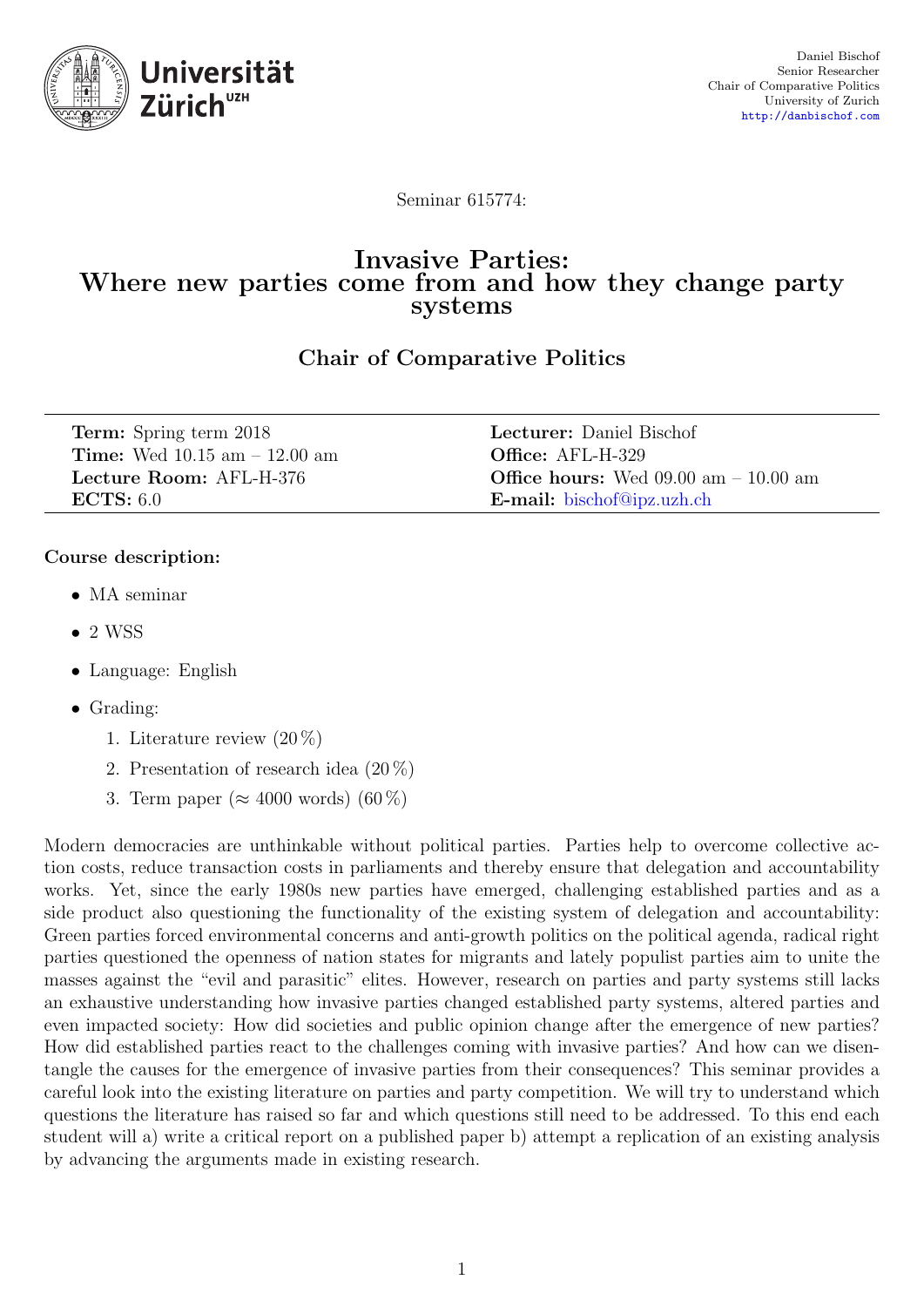### Introductory Readings:

• General readings: The following readings are helpful to support you in the process of conducting your own research assignments throughout your studies. Specifically the readings on how to write appear to have a crucial impact on the quality of your writing.

### Writing:

- 1. Graff, G. and Birkenstein, C. (2014). They Say, I Say The Moves That Matter in Academic Writing. W.W. Norton Company, New York
- 2. Zinsser, W. (2001). On Writing Well. Quill
- 3. Plümper, T. (2012). Effizient Schreiben: Leitfaden zum Verfassen von Qualifizierungsarbeiten und Wissenschaftlichen Texten. Oldenbourg, München

### Research Design:

- 4. Imai, K. (2018b). Quantitative Social Science: An Introduction. Princeton University Press, Princeton
- 5. Angrist, J. D. and Pischke, J.-S. (2008). Mostly Harmless Econometrics: An Empiricist's Companion. Number March
- 6. Gelman, A. and Imbens, G. (2013). Why Ask Why? Forward Causal Inference and Reverse Causal Questions. Inconnu, pages 1–7
- 7. Holland, P. W. (1986). Statistics and Causal Inference. Journal of the American Statistical Association, 81(396):945–960

### Theories, concepts, mechanisms:

- 8. Golder, M. (2016). Far Right Parties in Europe. Annual Review of Political Science, 19(1):477– 497
- 9. Benoit, K. (2007). Electoral Laws as Political Consequences: Explaining the Origins and Change of Electoral Institutions. Annual Review of Political Science, 10(1):363–390
- 10. Adams, J. (2012). Causes and Electoral Consequences of Party Policy Shifts in Multiparty Elections: Theoretical Results and Empirical Evidence. Annual Review of Political Science, 15(1):401–419
- Non-scientific reading: Besides the academic readings I can highly recommend reading: Philip Roth, "The Plot Against America". Great novel, timely, and a great piece of counterfactual thinking in contemporary literature.

### Expectations:

• Students write a literature review ( $\approx 400$ -500 words; font size 12; 1.5 spacing) that critically discuss the reading of one seminar session. It is not sufficient to repeat the key arguments of the readings. Instead students need to a) reproduce the key arguments/concepts/mechanisms in the readings, b) discuss potential shortcomings/contradictions in the readings (logic of argumentation; empirical  $\&$  methodological concerns) and c) present the key contributions/strength of one reading assigned in the course.

As such the literature review is similar to the typical literature reviews used in journal articles. I will share some example texts and instructions in the first three meetings of the seminar.

One week before the literature review is due students need to come to my office hour to discuss their literature review with me. Potential re-drafting of the literature review might apply after the meeting. These changes need to be implement until the Monday of the week when the literature review is due.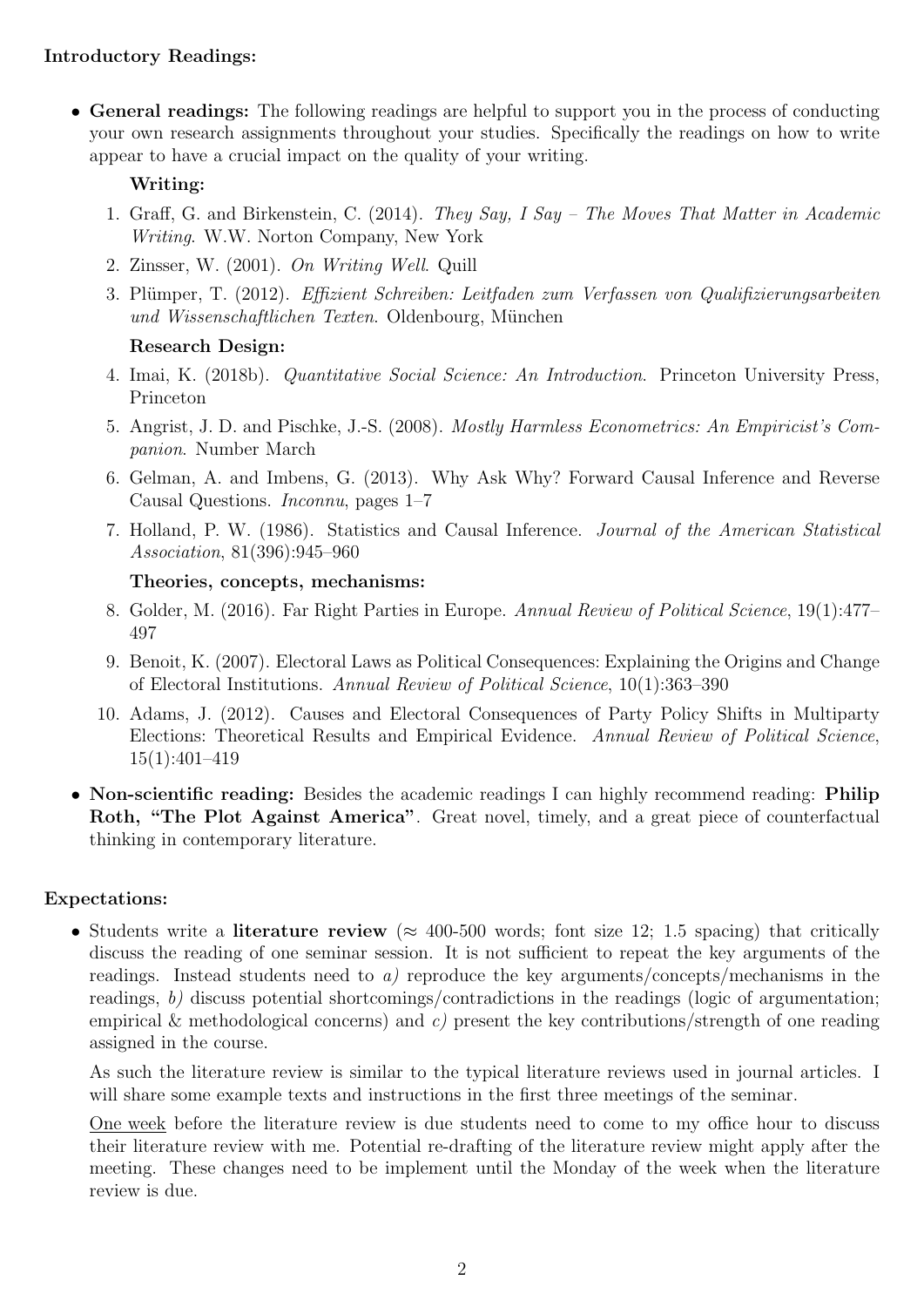- The **presentation** (10 minutes) takes place at the end of the term. Content of the presentation should be each student's individual research idea. Thus, students should not present a literature review, but aim to provide a first insight about the ideas they want to work on in their term papers.
- The term paper is a written paper to be submitted at the end of the course ( $\approx 4000$  words; font size 12; 1.5 spacing). Term papers should develop an original argument and test this argument empirically. A suitable starting point for a term paper should be the arguments and analyses conducted in a published paper. Term papers can then advance the existing study theoretically and/or empirically. Term papers contain an 1) introduction 2) literature review 3) theoretical argument 4) research design 5) results 6) conclusion section. It is key to re-capture the original arguments/discussion in the academic literature, to develop an own argument on the subject and to test this argument rigorously. Thereby, the paper needs to be based on a student's presentation and might as well be based on the literature review.
- Active participation

### Grading:

- Each assignment will be graded. Students will receive written feedback on their literature reviews and presentations. Term papers can be discussed in length and detail during the term break in my office hours. Grading will be based on:
	- Literature review: 1) Adequate repetition of arguments provided by reading 2) quality of discussion/shortcomings of reading 3) discussion of contribution/strength of reading
	- Presentation: 1) Discussion of existing arguments in the literature 2) adequate criticism of existing research 3) quality of own argument/hypotheses 4) logical derivation of own argument 5) quality of research question 6) quality and style of presentation (e.g. language; slides; rhetoric).
	- Term paper: 1) Motivation of research questions (academically and beyond) 2) structure and logic of argumentation 3) quality of literature review (e.g. debate covered exhaustively; quality of discussion; structure) 4) adequate expansion of readings used in the seminar 5) quality of theoretical argument (e.g. mechanisms clear; logical derivation of hypotheses) 6) formality (e.g. citation; quality of language).

### Work load (an example):

- 1 ECTS = 30 hours [\(Richtlinie Umsetzung des Bologna-Prozesses an UZH\)](http://www.sae.uzh.ch/rechtsgrundlagen/uzhreglemente/BolognaRichtlinie_UZH_2004.pdf)
- 6 ECTS  $\times$  30 hours = 180 hours
- Weekly = 180 hours / 14 term weeks  $\approx$  12.9 hours per week

|                    | week | term        |
|--------------------|------|-------------|
| Seminar attendance | 1.75 | 24.5        |
| Readings           | 5    | 70          |
| Literature Review  |      |             |
| Presentation       |      | 9           |
| Term paper         |      | 56          |
|                    |      | 10.75 163.5 |

|  |  | Table 1: Work load, an example: |
|--|--|---------------------------------|
|  |  |                                 |

### Prerequisites: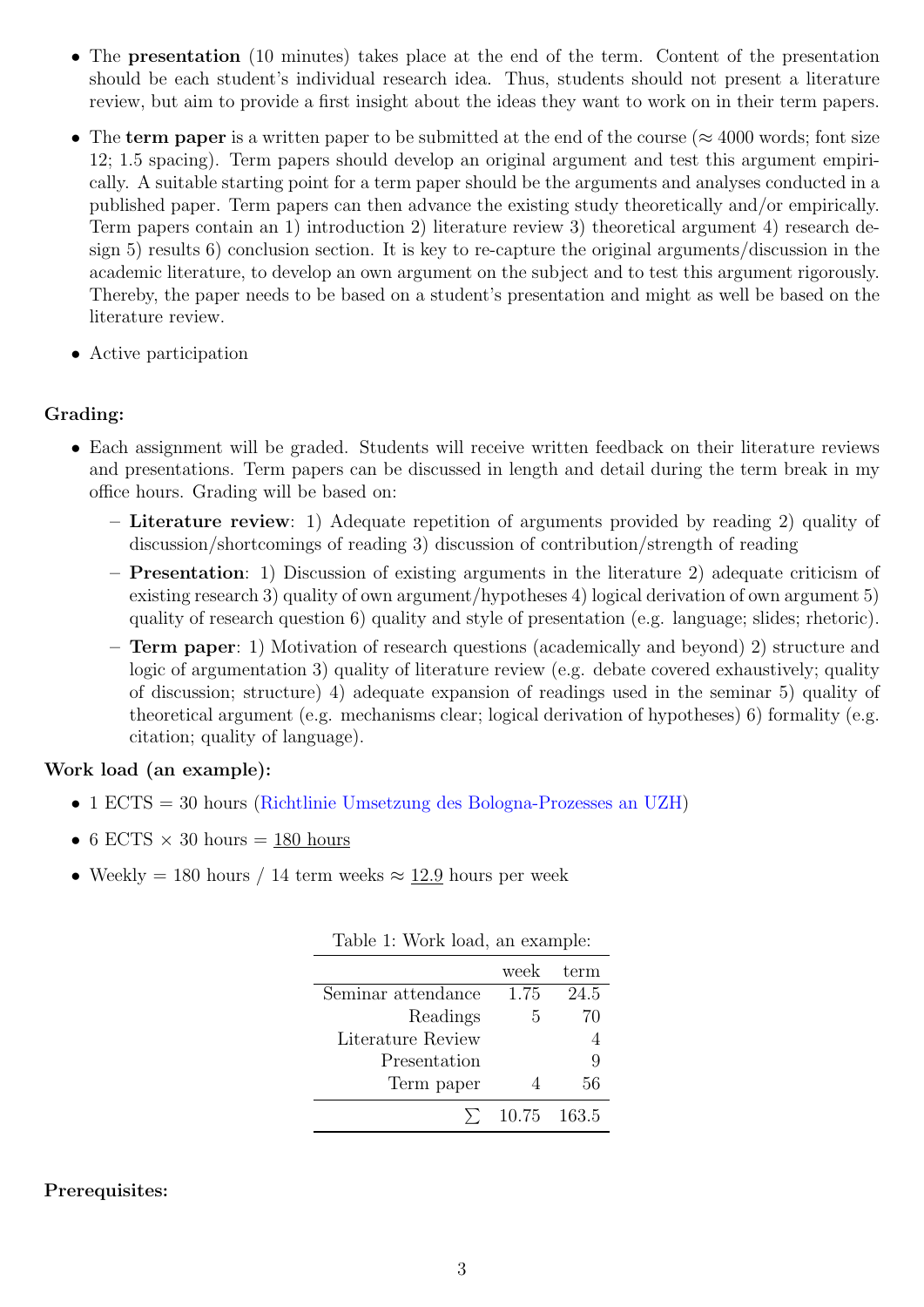- Knowledge of key concepts in political science, more specifically in Comparative Politics.
- Knowledge of basic quantitative methods in political science (OLS regression (needed); panel data analysis (preferred); intro to causal inferences (at best)

### Key dates!!!:

|                  | 1. Discussion of literature review $\dots$ 7 days before the session for<br>which the reading is assigned in the syllabus                                                                                                                                                                       |                                                                      |
|------------------|-------------------------------------------------------------------------------------------------------------------------------------------------------------------------------------------------------------------------------------------------------------------------------------------------|----------------------------------------------------------------------|
|                  | 2. Presentation slots $16.05.18$ or $23.05.18$ or $30.05.18$                                                                                                                                                                                                                                    |                                                                      |
|                  |                                                                                                                                                                                                                                                                                                 |                                                                      |
| <b>Contents</b>  |                                                                                                                                                                                                                                                                                                 |                                                                      |
|                  |                                                                                                                                                                                                                                                                                                 | $\overline{5}$                                                       |
|                  | <b>Introductory lectures</b><br><b>28.02.</b> Intro lecture: Why would we care about the emergence of new parties? $\ldots$                                                                                                                                                                     | 5<br>$\overline{5}$<br>$\overline{5}$                                |
|                  | How new parties emerge & survive<br><b>21.03.</b> Bottom-up approaches: Public opinion $\&$ social movements                                                                                                                                                                                    | $\boldsymbol{6}$<br>$\overline{6}$<br>$\boldsymbol{6}$<br>$\sqrt{6}$ |
|                  | 29.03. - 07.04. Spring break; no coursework                                                                                                                                                                                                                                                     | 6                                                                    |
|                  | Studying the consequences of new party emergence<br>$\overline{6}$<br><b>18.04.</b> Does the media care about new parties $\&$ their positions?<br>25.04. How new competitors affect the issues debated in party systems                                                                        | 6<br>$\overline{7}$<br>$\overline{7}$                                |
|                  | How new, extreme parties challenge existing democracies and their institutions<br><b>02.05.</b> How extreme competitors challenge and shape democratic institutions (theory) $\dots$<br><b>09.05.</b> How extreme competitors challenge and shape democratic institutions (cases) $\dots \dots$ | 8<br>8<br>8                                                          |
| Mini conferences | 23.05. Mini conference $II$ $\ldots$ $\ldots$ $\ldots$ $\ldots$ $\ldots$ $\ldots$ $\ldots$ $\ldots$ $\ldots$ $\ldots$ $\ldots$ $\ldots$ $\ldots$<br><b>30.05.</b> Mini conference III & evaluation $\ldots \ldots \ldots \ldots \ldots \ldots \ldots \ldots \ldots \ldots \ldots$               | 8<br>$\mathcal{S}_{\mathcal{S}}$<br>8<br>9                           |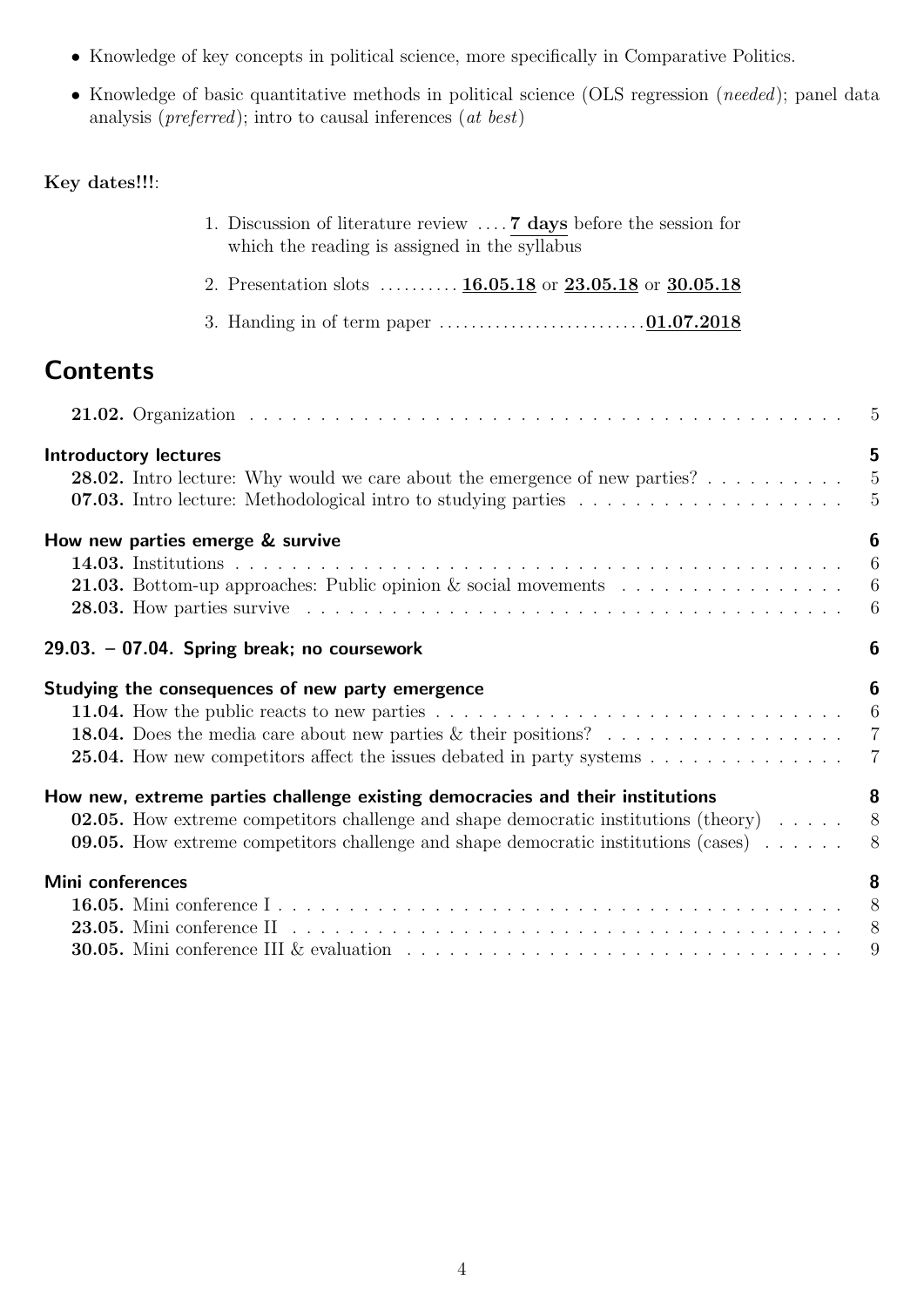## Detailed course outline

Each session is based on up to three readings. Out of these three readings usually two readings are assigned to be read be each student before the session takes place. It is expected that students not only read the texts, but also critically engage with them. You should be able to summarize the key arguments of each assigned reading and come-up with at least three discussion points for each reading.

### <span id="page-4-0"></span>21.02. Organization

- Logistics
- How to find a research question & how to write a paper
- reading Gelman, A. and Imbens, G. (2013). Why Ask Why? Forward Causal Inference and Reverse Causal Questions. Inconnu, pages 1–7
	- lit Bischof, D. (2016). How to Write a Paper Paper
	- lit Graff, G. and Birkenstein, C. (2014). They Say, I Say The Moves That Matter in Academic Writing. W.W. Norton Company, New York

## <span id="page-4-1"></span>Introductory lectures

### <span id="page-4-2"></span>28.02. Intro lecture: Why would we care about the emergence of new parties?

- This session aims to motivate the reasons why we should study new, emerging parties
- Why would we care about the causes and consequences of new party emergence?
- reading Levitsky, S. and Ziblatt, D. (2018). Chapter 1: Fateful Alliances. In How Democracies Die. Crown, New York
	- lit Mudde, C. (2013). The 2012 Stein Rokkan Lecture Three decades of populist radical right parties in Western Europe: So what ? European Journal of Political Research, 52(1):1–19
	- lit Paluck, E. L., Shepherd, H., and Aronow, P. M. (2016). Changing Climates of Conflict: A social Network Experiment in 56 schools. Proceedings of the National Academy of Sciences, 113(3):566–571

podcast [The Ezra Klein show: "How Democracies Die"](http://pca.st/8Msw)

### <span id="page-4-3"></span>07.03. Intro lecture: Methodological intro to studying parties

- How can we approach the study of political parties?
- Which data sources can students use for their own research
- What are the advantages/shortcomings of different research designs
- reading Imai, K. (2018a). Chapter 2: Causality. In *Quantitative Social Science: An Introduction*. Princeton University Press, Princeton
	- lit Zulianello, M. (2014). Analyzing party competition through the comparative manifesto data: some theoretical and methodological considerations. Quality  $\mathcal{C}_i$  Quantity, 48(3):1723–1737
	- lit Bakker, R., Vries, C. D., Edwards, E., Hooghe, L., Jolly, S., Marks, G., Polk, J., Rovny, J., Steenbergen, M. R., and Vachudova, M. A. (2015). Measuring Party Positions in Europe: The Chapel Hill Expert Survey Trend File, 1999-2010. Party Politics, 21(1):143–152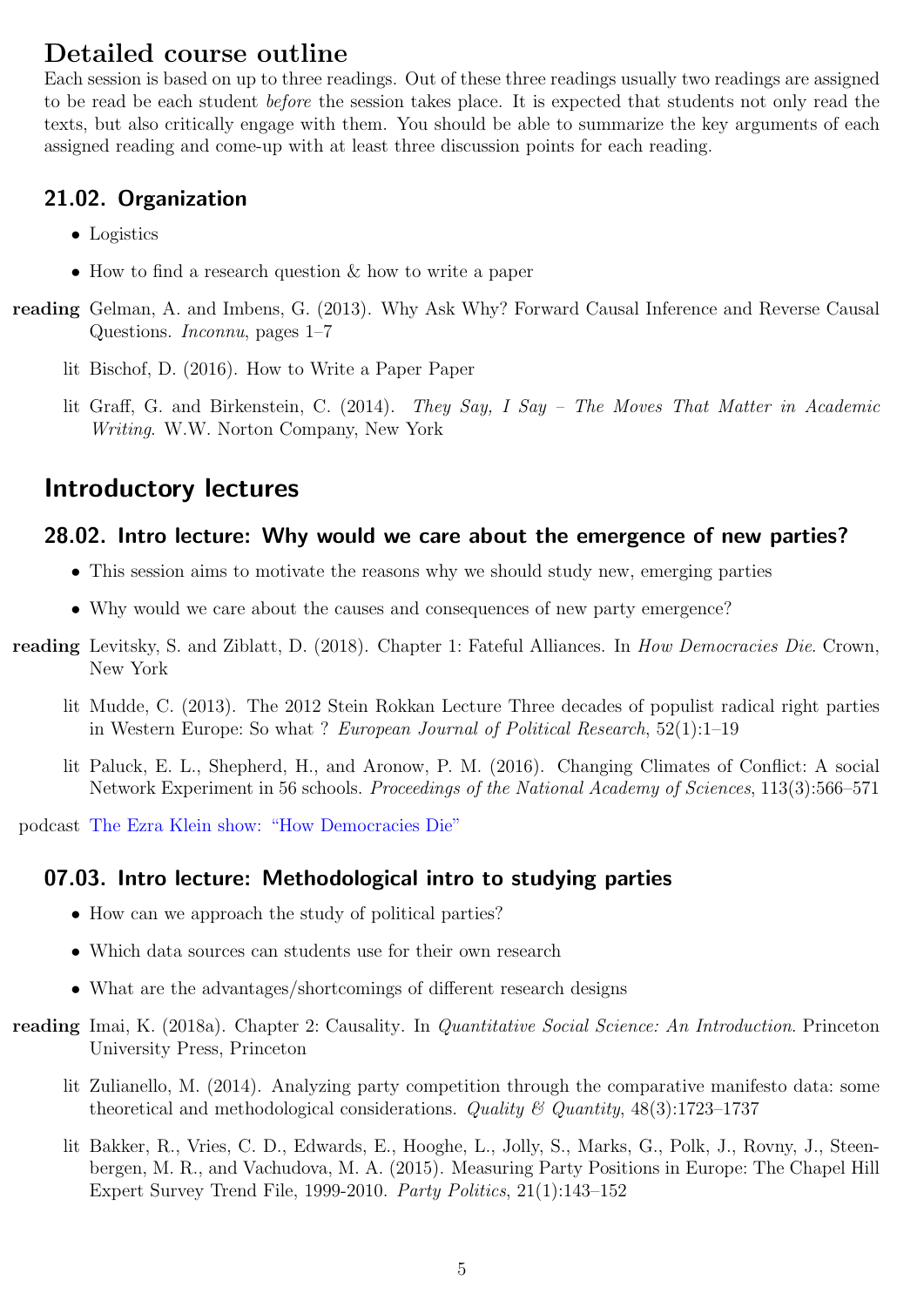## <span id="page-5-0"></span>How new parties emerge & survive

### <span id="page-5-1"></span>14.03. Institutions

- Which formal institutions affect new party emergence?
- How do different institutions affect new party emergence?
- reading Tavits, M. (2008). Party Systems in the Making: The Emergence and Success of New Parties in New Democracies. British Journal of Political Science, 38(1):113–133
- reading Boix, C. (1999). Setting the Rules of the Game: The Choice of Electoral Systems in Advanced Democracies. American Political Science Review, 93(3):609–624
	- lit Golder, M. (2003). Explaining Variation In The Success Of Extreme Right Parties In Western Europe. Comparative Political Studies, 36(4):432–466

### <span id="page-5-2"></span>21.03. Bottom-up approaches: Public opinion & social movements

- How public opinion changed since World War II
- The relationship between parties and cleavages
- The relationship between parties and social movements

reading Bustikova, L. (2014). Revenge of the Radical Right. Comparative Political Studies, 47(12):1738–1765

- reading Inglehart, R. (1971). The Silent Revolution in Europe: Intergenerational Change in Post-Industrial Societies. American Political Science Review, 65(04):991–1017
	- lit Harmel, R. and Robertson, J. D. (1985). Formation and Success of New Parties: A Cross-National Analysis. International Political Science Review, 6(4):501–523

### <span id="page-5-3"></span>28.03. How parties survive

- Which factors affect party survival
- How much does funding, patronage and access to parliamentary resources affect party survival?
- reading Dinas, E., Riera, P., and Roussias, N. (2015). Staying in the First League: Parliamentary Representation and the Electoral Success of Small Parties. Political Science Research & Methods, 3:187-204
- reading Bolleyer, N. and Bytzek, E. (2016). New Party Performance after Breakthrough: Party Origin, Building and Leadership. Party Politics, 23(6):772–782
	- lit Folke, O., Hirano, S., and Snyder, J. M. (2011). Patronage and elections in U.S. States. American Political Science Review, 105(3):567–585

## <span id="page-5-4"></span>29.03. – 07.04. Spring break; no coursework

## <span id="page-5-5"></span>Studying the consequences of new party emergence

### <span id="page-5-6"></span>11.04. How the public reacts to new parties

• Do voters adapt their issue positions after the emergence of new parties?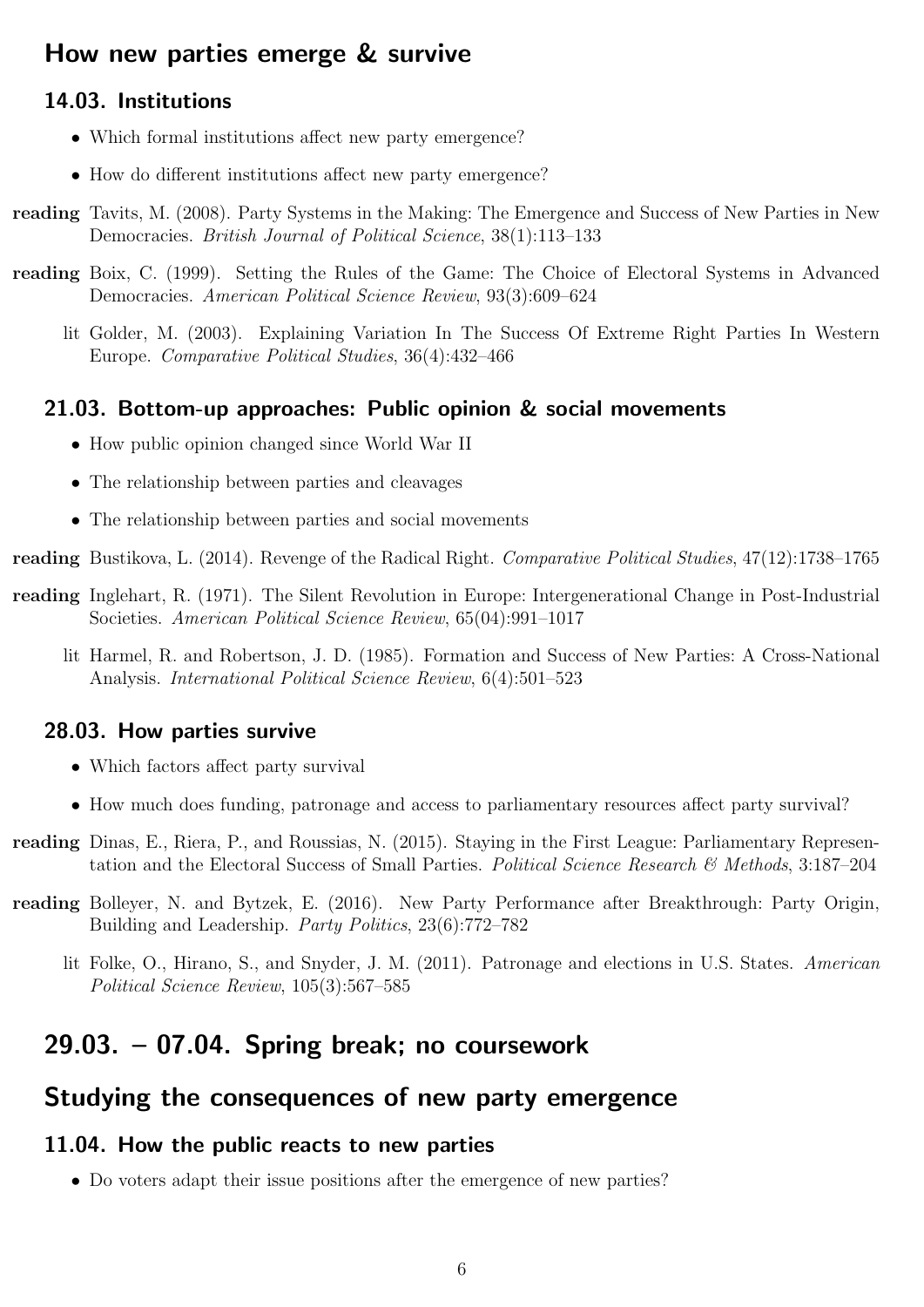- Does the public perception of issue importance change?
- If party systems polarize will voters polarize as well?
- reading Gabel, M. and Scheve, K. (2007). Estimating the Effect of Elite Communications on Public Opinion Using Instrumental Variables. American Journal of Political Science, 51(4):1013–1028
- reading Bischof, D. and Wagner, M. (2018). Do voters polarize when extreme parties enter parliament? Working paper presented at the American Political Science Association Meeting and the European Political Science Association Conferences 2017
	- lit de Vries, C. E., Hakhverdian, A., and Lancee, B. (2013). The Dynamics of Voters' Left/Right Identification: The Role of Economic and Cultural Attitudes. Political Science Research & Methods, 1(02):223–238

### <span id="page-6-0"></span>18.04. Does the media care about new parties & their positions?

- Is the media agenda affected by new party emergence?
- How much attention does the media give to emerging parties, their issues and positions?
- And in turn, might the media agenda also affect voters and their preferences?
- How can we test the causal relationship between the media and the rise of new political parties?
- reading Vliegenthart, R., Boomgaarden, H. G., and van Spanje, J. (2012). Anti-Immigrant Party Support and Media Visibility: A Cross-Party, Over-Time Perspective. Journal of Elections, Public Opinion and Parties, 22(3):315–358
- reading Ladd, J. M. and Lenz, G. S. (2009). Exploiting a Rare Communication Shift to Document the Persuasive Power of the News Media. American Journal of Political Science, 53(2):394–410
	- lit Bos, L., van der Brug, W., and de Vreese, C. (2011). How the media shape perceptions of right-wing populist leaders. Political Communication, 28(2):182–206

### <span id="page-6-1"></span>25.04. How new competitors affect the issues debated in party systems

- Do established parties react to new competitors?
- If so, how do they react?
- How can we find an appropriate identification strategy to learn about the causal mechanisms between new parties and mainstream parties reactions?
- reading Meguid, B. M. (2005). Competition Between Unequals: The Role of Mainstream Party Strategy in Niche Party Success. American Political Science Review, 99(3):347–359
- reading Hobolt, S. B. and de Vries, C. E. (2015). Issue Entrepreneurship and Multiparty Competition. Comparative Political Studies, 48(9):1159–1185
	- lit Wagner, M. and Meyer, T. M. (2017). The Radical Right as Niche Parties? The Ideological Landscape of Party Systems in Western Europe, 1980-2014. Political Studies, 65(1):84–107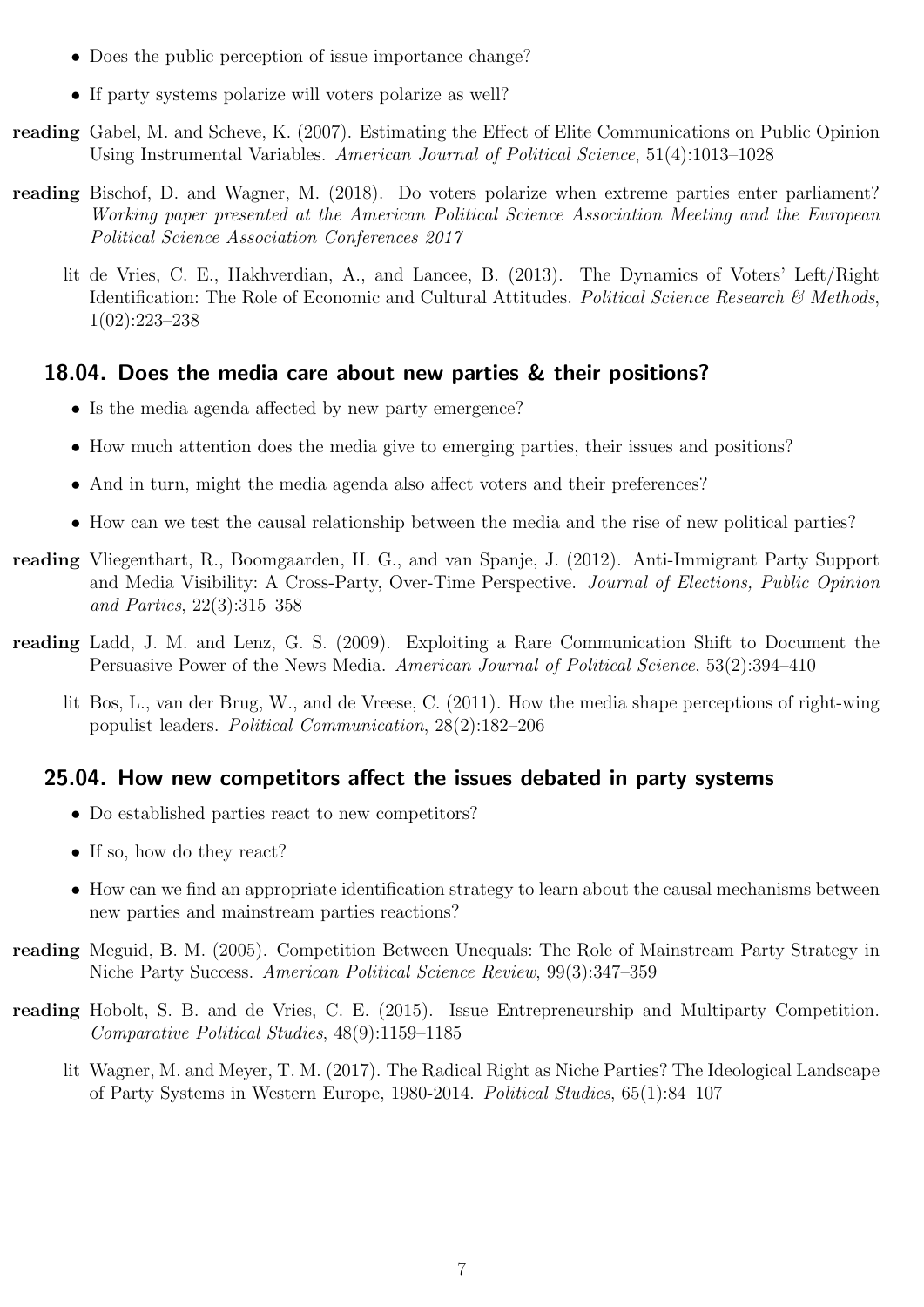# <span id="page-7-0"></span>How new, extreme parties challenge existing democracies and their institutions

## <span id="page-7-1"></span>02.05. How extreme competitors challenge and shape democratic institutions (theory)

- What are the most drastic and longterm consequences of new competitors?
- Could institutional settings change due to the emergence of extreme competitors?
- When and how do extreme competitors erode democratic norms and institutions?
- How important are parties and party elites as gatekeepers for extreme candidates?
- reading Luebbert, G. M. (1987). Social Foundation of Politica Order in Interwar Europe. World Politics, 39(4):449–478
- reading Linz, J. J. and Stepan, A. (1978). The Breakdown of Democratic Regimes. John Hopkins University Press, Baltimore
	- lit Ziblatt, D. (2017a). Chapter 1 & Chapter 2. In Conservative Parties and the Birth of Democracy, pages 1–53. Cambridge University Press, Cambridge

### <span id="page-7-2"></span>09.05. How extreme competitors challenge and shape democratic institutions (cases)

- Which prominent historical cases can be identified fitting the theoretical arguments discussed in the last session?
- Which cases show strikingly similarities but did not end-up in democratic downfall?
- How do parties matter before, during and after democratic breakdown?
- reading Poland: Fomina, J. and Kucharczyk, J. (2016). Populism and Protest in Poland. Journal of Democracy, 27(4):58–68
- reading Weimar Republic: Ziblatt, D. (2017b). Chapter 8. In Conservative Parties and the Birth of Democracy, pages 259–296. Cambridge University Press, Cambridge
	- lit Levitsky, S. and Way, L. (2002). The Rise of Competitive Authoritarianism. Journal of Democracy, 13(2):51–65

## <span id="page-7-3"></span>Mini conferences

### <span id="page-7-4"></span>16.05. Mini conference I

• Presentation & discussion of research ideas

### <span id="page-7-5"></span>23.05. Mini conference II

• Presentation & discussion of research ideas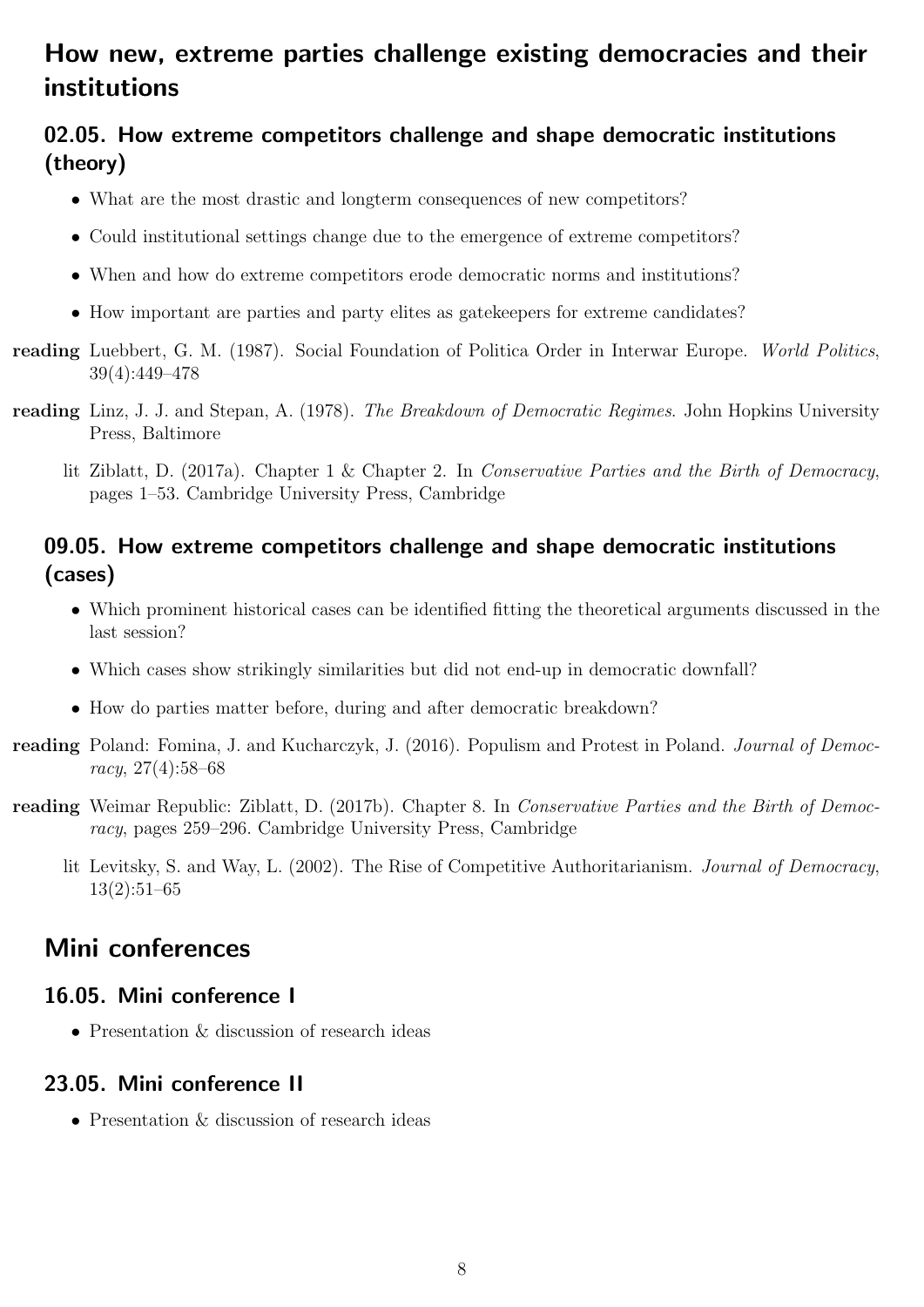#### <span id="page-8-0"></span>30.05. Mini conference III & evaluation

- Presentation & discussion of research ideas
- Course evaluation

## References

Adams, J. (2012). Causes and Electoral Consequences of Party Policy Shifts in Multiparty Elections: Theoretical Results and Empirical Evidence. Annual Review of Political Science, 15(1):401–419.

Angrist, J. D. and Pischke, J.-S. (2008). Mostly Harmless Econometrics: An Empiricist's Companion. Number March.

- Bakker, R., Vries, C. D., Edwards, E., Hooghe, L., Jolly, S., Marks, G., Polk, J., Rovny, J., Steenbergen, M. R., and Vachudova, M. A. (2015). Measuring Party Positions in Europe: The Chapel Hill Expert Survey Trend File, 1999-2010. Party Politics, 21(1):143–152.
- Benoit, K. (2007). Electoral Laws as Political Consequences: Explaining the Origins and Change of Electoral Institutions. Annual Review of Political Science, 10(1):363–390.
- Bischof, D. (2016). How to Write a Paper Paper.
- Bischof, D. and Wagner, M. (2018). Do voters polarize when extreme parties enter parliament? Working paper presented at the American Political Science Association Meeting and the European Political Science Association Conferences 2017 .
- Boix, C. (1999). Setting the Rules of the Game: The Choice of Electoral Systems in Advanced Democracies. American Political Science Review, 93(3):609–624.
- Bolleyer, N. and Bytzek, E. (2016). New Party Performance after Breakthrough: Party Origin, Building and Leadership. Party Politics, 23(6):772–782.
- Bos, L., van der Brug, W., and de Vreese, C. (2011). How the media shape perceptions of right-wing populist leaders. Political Communication, 28(2):182–206.
- Bustikova, L. (2014). Revenge of the Radical Right. Comparative Political Studies, 47(12):1738–1765.
- de Vries, C. E., Hakhverdian, A., and Lancee, B. (2013). The Dynamics of Voters' Left/Right Identification: The Role of Economic and Cultural Attitudes. Political Science Research & Methods,  $1(02):223-238$ .
- Dinas, E., Riera, P., and Roussias, N. (2015). Staying in the First League: Parliamentary Representation and the Electoral Success of Small Parties. Political Science Research & Methods, 3:187–204.
- Folke, O., Hirano, S., and Snyder, J. M. (2011). Patronage and elections in U.S. States. American Political Science Review, 105(3):567–585.
- Fomina, J. and Kucharczyk, J. (2016). Populism and Protest in Poland. Journal of Democracy, 27(4):58–68.
- Gabel, M. and Scheve, K. (2007). Estimating the Effect of Elite Communications on Public Opinion Using Instrumental Variables. American Journal of Political Science, 51(4):1013–1028.
- Gelman, A. and Imbens, G. (2013). Why Ask Why? Forward Causal Inference and Reverse Causal Questions. Inconnu, pages 1–7.
- Golder, M. (2003). Explaining Variation In The Success Of Extreme Right Parties In Western Europe. Comparative Political Studies, 36(4):432–466.
- Golder, M. (2016). Far Right Parties in Europe. Annual Review of Political Science, 19(1):477–497.
- Graff, G. and Birkenstein, C. (2014). They Say, I Say The Moves That Matter in Academic Writing. W.W. Norton Company, New York.
- Harmel, R. and Robertson, J. D. (1985). Formation and Success of New Parties: A Cross-National Analysis. International Political Science Review, 6(4):501–523.